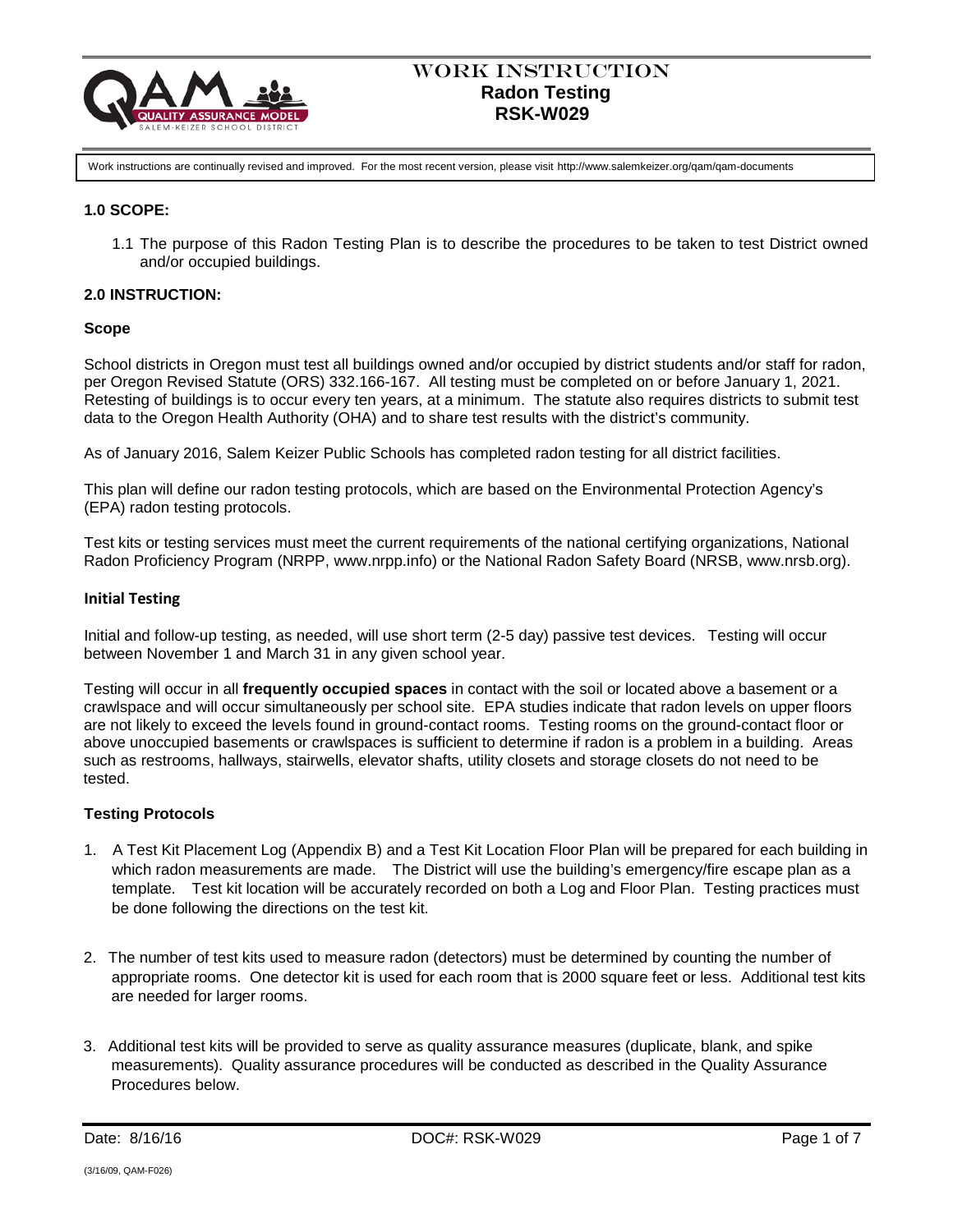

- 4. Test kits will be placed in all rooms in contact with the soil or located above a basement or crawlspace that are frequently occupied by students and/or district staff.
- 5. Testing will occur during the time that students and teachers are normally present (during weekdays).
- 6. All test kits placed in the building site (detectors, duplicates, and blanks) must be noted on the Device Placement Log and Floor Plan by their serial number.
- 7. Test kits should be placed:
	- a. Where they are least likely to be disturbed or covered up.
	- b. At least three feet from doors, windows to outside or ventilation ducts.
	- c. At least one foot from exterior walls.
	- d. At least 20 inches to six feet from floor.
	- e. About every 2,000 square feet for large spaces (e.g., a 3500 square foot gymnasium would require two test kits)

To prevent tampering, kits may be suspended from a wall or ceiling (using string and thumb-tack/tape.)

- 8. Test kits must **NOT** be placed:
	- a. Near drafts resulting from heating, ventilating vents, air conditioning vents, fans, doors and windows.
	- b. In direct sunlight.
	- c. In areas of high humidity such as bathrooms, kitchens, laundry rooms, etc.
	- d. Where they may be disturbed at any time during the test
- 9. Testing with short-term test kits must be conducted under closed conditions (closed windows/doors except for normal exit/entry).
	- a. Closed conditions: Short-term tests should be made under closed conditions in order to obtain more representative and reproducible results. Open windows and doors permit the movement of outdoor air into a room. When closed conditions in a room are not maintained during testing, the subsequent dilution of radon gas by outdoor air may produce a measurement result that falls below the action level in a room that actually has a potential for an elevated radon level. Buildings will only be tested for radon during periods when the HVAC system is operating as it does normally. No changes may be made to the HVAC operation during testing period.
	- b. All external doors should be closed except for normal use.
	- c. Closed conditions must be verified when placing and retrieving test kits.
- 10. Short-term test kits will be placed during colder months (November through March).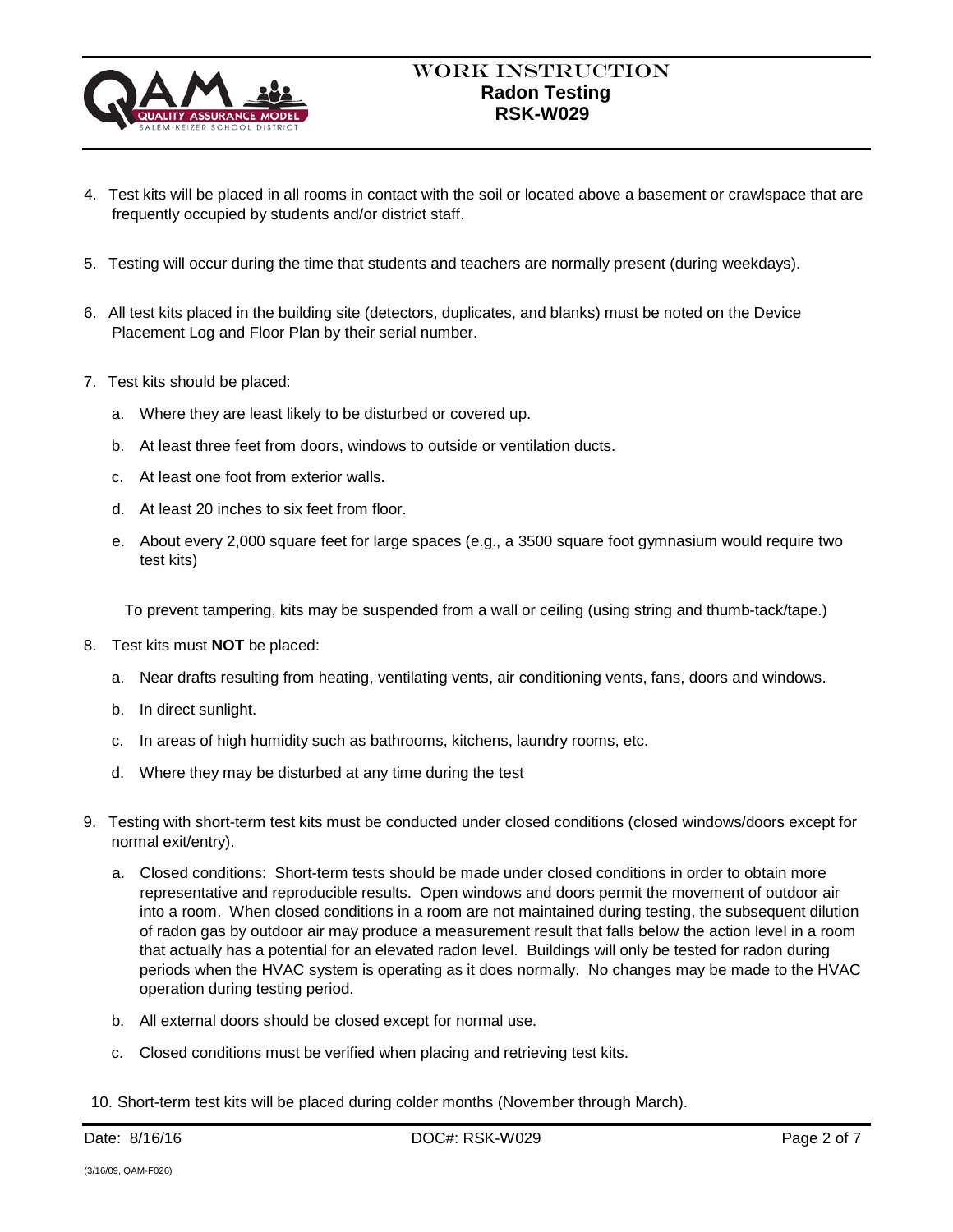

# Work Instruction  **Radon Testing RSK-W029**

- a. Colder months: Because testing under closed conditions is important to obtain meaningful results from short-term tests, the District will schedule testing during the coldest months of the year. During these months, windows and exterior doors are more likely to be closed. In addition, the heating system is more likely to be operating. This usually results in the reduced intake of outside air. Moreover, studies of seasonal variations of radon measurements in buildings found that short-term measurements may more accurately reflect the average radon level in a room for the school year when taken during the winter heating season.
- b. The District will check and document local weather forecasts prior to placing test kits.
- 11. The District will not conduct short-term measurements (2-5 days) during severe storms or period of high winds. The definition of severe storm by the National Weather Service is one that generates winds of 58 mph and/or ¾ inch diameter hail and may produce tornadoes.

Suggested testing timeline:

- Monday morning Place kits (detectors/duplicates/blanks) per Test Kit Placement Log created for the building. Record data, as needed, on Log.
- Thursday morning Pick up kits, record as needed, ship with (previously requested & received) spiked test kits to Radon Measurement Laboratory.
- 12. The District will not conduct initial measurements under the following conditions:
	- a. During abnormal weather or barometric conditions (e.g., storms and high winds). If major weather or barometric changes are expected, it is recommended that the 2 to 5-day testing be postponed. EPA studies show that barometric changes affect indoor radon concentrations. For example, radon concentrations can increase with a sudden drop in barometric pressure associated with storms.
	- b. During structural changes to a school building, renovation of the building's envelope or replacement of the HVAC system.
- 13. After receiving the results of the initial testing, the District will prepare the report, send it to the Building Administrator to share with staff and community. All radon reports will be posted on the District website.

## **Quality Assurance Procedures**

- 1. **Duplicates**: Duplicates provide an indication of the precision of the measurement. Duplicates are test kits that are placed in the same location alongside the kits used as detectors for the same measurement period. The number of duplicates should be 10 percent of the rooms to be tested at a school site. A minimum of one duplicate per building is needed. [Round up if a fraction. For example, a building has 55 rooms to be tested. Ten percent of those equals 5.5 test kits. Six kits will be used as duplicates.
- 2. **Blanks**: Blanks can be used to determine whether the manufacturing, shipping, storage or processing of the test kit has affected the accuracy of the measurements. They are called blanks because they are placed alongside opened detectors but then immediately resealed. As a result, blanks should have results at or close to 0.0 pCi/L. The number of blanks should be five percent of the rooms to be tested at a school site; round up if a fraction. A minimum of one blank per building is needed.
- 3. **Spikes**: Spikes evaluate how accurately the detectors supplied by a radon testing laboratory measure radon and the accuracy of that lab's kit processing. Spike testing involves exposing kits to known levels of radon in a certified performance test chamber. Currently, there are two chambers (Bowser-Morner Inc. and Radon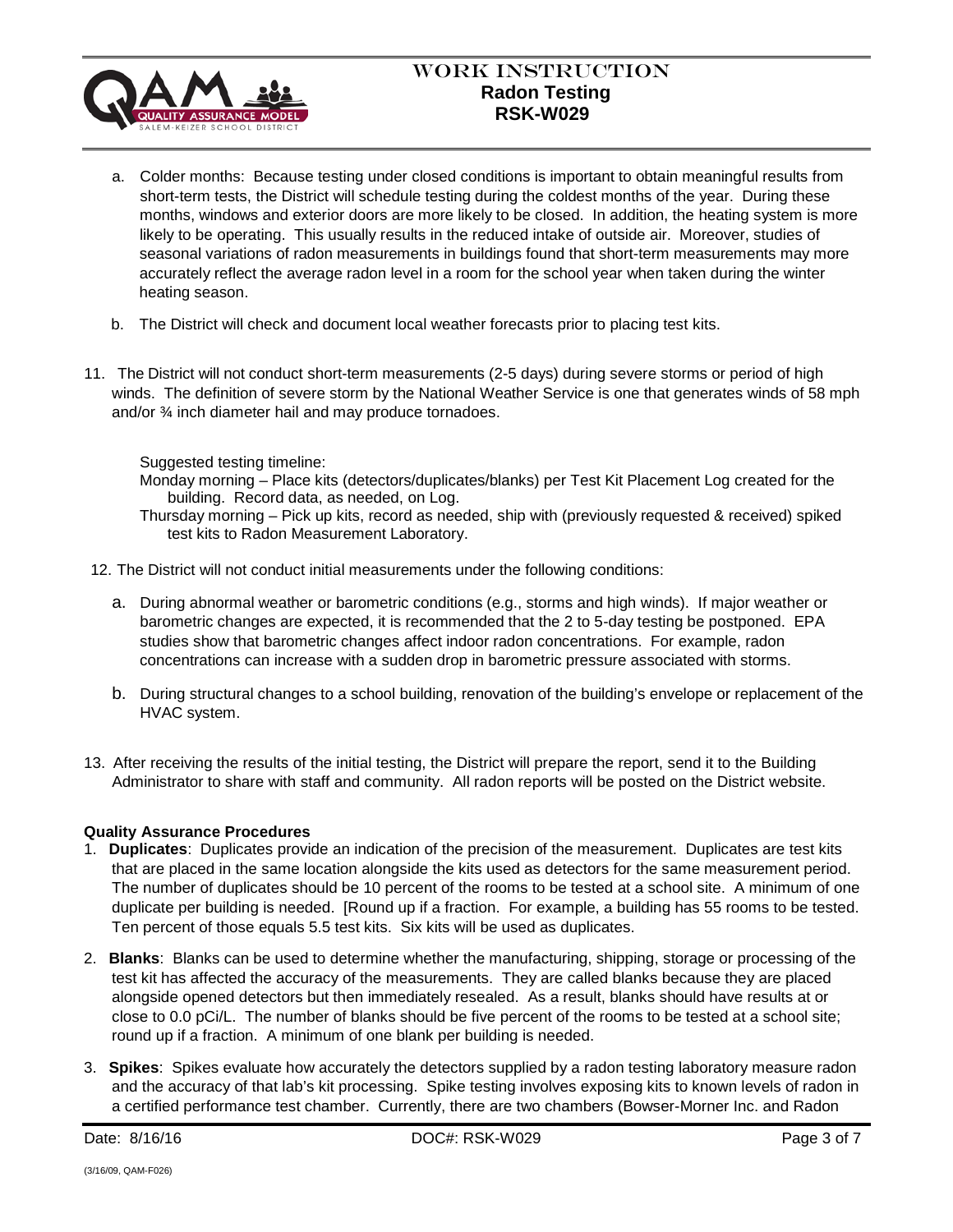

# Work Instruction  **Radon Testing RSK-W029**

Measurement Lab) certified by AARST-NRPP (http://aarst-nrpp.com/wp/test-chambers/) to provide spiking services. Those spikes are returned to the District, which sends them (unidentified) to the radon testing laboratory. The number of spikes should be three percent of the rooms to be tested at a school site; round up if a fraction. A minimum of one spike per building is needed.

Developing a device placement and floor plan is recommended for each building to be tested. The serial numbers and locations for devices placed on the site (detector, duplicate and blanks) should be included in the device log. The District should retain the logs, but time and date data is copied to/sent along with the kits to the radon measurement laboratory.

# **Quality Assurance Procedures for the District's Radon Measurement Program**

Please read this entire section before starting testing. Some steps are time dependent. All should be done as part of well-planned testing effort.

- 1. As discussed above, calculate how many detector kits are needed. This number equals the number of regular rooms that are to be measured, plus those kits required for larger rooms (2,000 square feet or larger). Larger rooms need one test kit per 2,000 square feet or portion thereof, so a 3,500 square-foot gymnasium needs two detector kits.
- 2. In addition to those detectors, kits for quality assurance (QA) purposes should be purchased in the following proportions: duplicate kits (a number equal to 10 percent of the rooms to be tested at a building site); blank kits (5 percent of the rooms to be tested at a building site); and spike kits (3 percent of the rooms to be tested at a building site). Note: Each building to be tested should have, in place, a minimum of one duplicate, one blank and one spike.
	- 1. Important: Test kit percentages for QA are based on the number of rooms to be tested, not the number of detector kits to be used.
- 3. After determining the number of test kits (detectors, blanks, duplicates and spikes) needed for initial measurement of building site(s), kits should be purchased from one manufacturer (and be from one lot). It is most cost effective to purchase in bulk.
- 4. Once the kits are received, staff should randomly draw the kits needed for spiking (the 3 percent) from the boxes. The serial numbers of the kits should be recorded, noted as the kits being reserved for spike testing and set aside.
- 5. Spiking Process
	- 1. For radon measurements of a single building site:
		- 1. Approximately two weeks before testing is to start, contact a certified performance test chamber to discuss spiking services [\(http://aarst-nrpp.com/wp/test-chambers/.](http://aarst-nrpp.com/wp/test-chambers/)). Inquire about and understand the chamber's schedule for spiking the kits and express mailing them back to the sender. The testing timeline may depend on that schedule.
		- 2. Send kits to the certified performance test chamber for spiking. The chamber should return those spiked kits via overnight delivery to the team so that their arrival coincides with the end of the building's measurement period. Spikes can then be included in the same container as the detectors, blanks and duplicate kits (but not identified as spikes) and shipped overnight back to the radon measurement laboratory.
	- 2. For radon measurements of multiple building sites: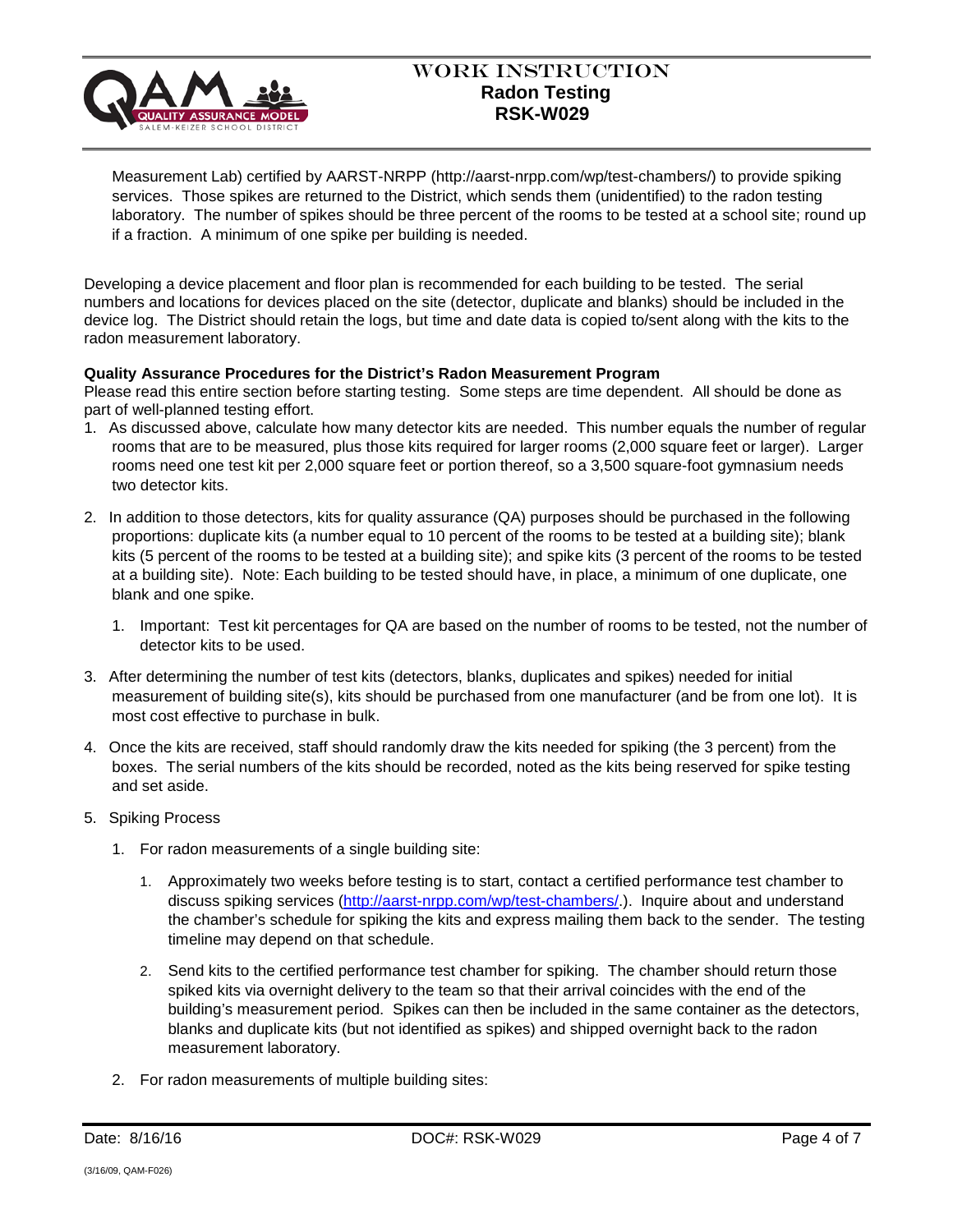

- 1. Approximately a month before testing is to begin, contact a certified performance test chamber [\(http://aarst-nrpp.com/wp/testchambers/\)](http://aarst-nrpp.com/wp/testchambers/) to discuss the chamber's spiking schedule and arrange ongoing spiking services for the duration of the testing project.
- 2. With spiking service arrangements in place, mail the kits designated for spiking (the 3 percent) to the chamber. Now there is a bank of kits at the chamber waiting to be spiked. At the District's request, the chamber will spike the requested number of banked kits with a known amount of radon (spiked), and express mail them to the District along with documentation on that known level.
- 3. The District will know in advance the date that the devices (detectors, blanks and duplicates) deployed at a particular building site are to be picked up. The District should contact the chamber with which it has banked test kits for spiking and request that a specific number of spiked test kits be sent back to the District, so their arrival coincides with the end of that building's measurement period. Spikes can then be included in the same container as the detectors, blanks and duplicate kits (but not identified as spikes) and shipped overnight back to the radon measurement laboratory.
- 6. The District will receive results for all the test kits analyzed in two to four weeks.

#### **Follow-up Measurements**

Follow-up testing (in rooms with initial short-term measurement of 4.0 pCi/L or higher) will start within one month after receiving the initial test results. Follow-up testing must be made in the same location in a room. Follow-up testing using short-term methods will be done in the same conditions as the initial measurement.

#### **Reporting Results**

ORS 332.166-167 requires that school districts make all test results available: to the District's School Board; the Oregon Health Authority (to post on its website), and readily available to parents, guardians, students, school employees, school volunteers, administrators and community representatives at the school office, district office or on a website for the school or school district.

## **Radon Mitigation**

The District will take action to reduce the radon level in those rooms where the results are 4.0 pCi/L or more.

- 1. Ventilation for the areas with radon levels above 4.0 pCi/L will be evaluated. If deficiencies are identified in the ventilation, those will be remedied, and the spaces will be retested.
- 2. If the ventilation is functioning as designed, the District will consult with a radon mitigation specialist that has been certified by the National Radon Proficiency Program (NRPP) or the National Radon Safety Board (NRSB). That list is located at:<http://1.usa.gov/1nSvisi>

## Radon can be controlled through:

- HVAC systems. Adjustments to the heating, ventilation and air conditioning systems serving a room may reduce radon levels to below EPA's action level guideline of 4 pCi/L.
- Seal entry routes. Seals are installed at major entry routes to minimize radon entry.
- Soil depressurization. A suction fan is used to produce a low-pressure field in soil under the building slab. This low-pressure field prevents radon entry by ventilating the gas outside before it is drawn into the building.
- Building pressurization. Indoor/soil pressure relationships are controlled to prevent radon entry. More outdoor air is supplied than exhausted so the building has a slightly positive pressurize compared to both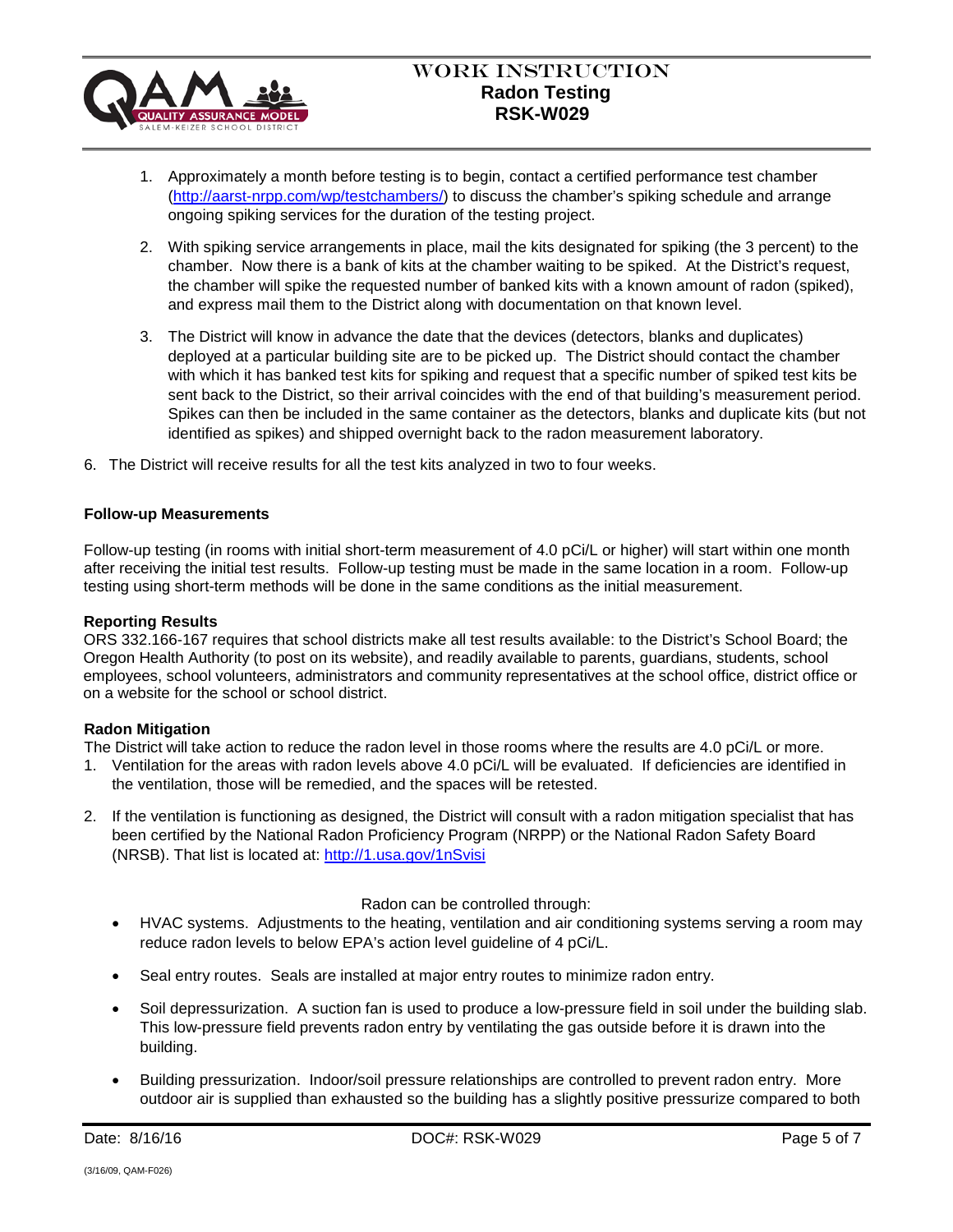

the exterior of the building and the sub-soil area.

• Zone-specific ventilation. A building's crawlspaces, tunnels, conduits, vaults, etc. may be used to design a system that reduces its elevated radon.

# **Retesting**

- 1. Buildings with radon mitigation systems will be tested annually to ensure that the radon mitigation measures are working.
- 2. If major renovations to the structure of a school building or major alterations to a school's HVAC system are planned, the building will tested be before initiating the renovation. If elevated radon is present, radon-resistant techniques can be included as part of the renovation.
- 3. If major renovations to a building or to a building's HVAC system take place, test the building after work is complete.
- **4.** Oregon law requires retesting all school buildings every 10 years. The same testing protocols must be followed as the initial testing

## **GLOSSARY**

**Action Level**: The designated measurements at or above which consumers should take action to reduce radon levels. EPA's Action Level is set at 4.0 picoCuries/Liter (pCi/L).

**Blanks**: Measurements made by analyzing unexposed (closed) detectors that accompanied exposed detectors to the field. School districts use blanks to assess if any change in analysis is caused by anything outside the immediate room conditions being tested. Background levels may be due to leakage of radon into the detector, detector response to gamma radiation or other causes.

**Carcinogen**: A dangerous substance that is directly involved in the contraction of cancer.

**Closed-building condition**: Keep all windows and doors closed except for normal entry and exit. Do not operate fans or other machines that bring in air from outside. Fans that are part of an existing radon-reduction system or small exhaust fans operating for only short periods of time may run during the test. HVAC systems run in normal operation.

**Duplicates**: Duplicate measurements provide a check on the precision of the measurement result and allow the user to make an estimate of the relative precision. Large precision errors may be caused by detector manufacture or improper data transcription or handling by suppliers, laboratories or technicians performing placements. Precision error can be an important component of the overall error. The precision of duplicate measurements are monitored and recorded as quality records.

**PicoCuries per liter (pCi/L)**: A unit of measurement. It specifies the decay in seconds within a volume of one liter of air.

**Radon**: **Radon** is a colorless, odorless, radioactive gas. It forms naturally from the decay (breaking down) of radioactive elements, such as uranium, which are found in different amounts in soil and rock throughout the world. **Radon** gas in the soil and rock can move into the air and into underground water and surface water. It is the second leading cause of lung cancer.